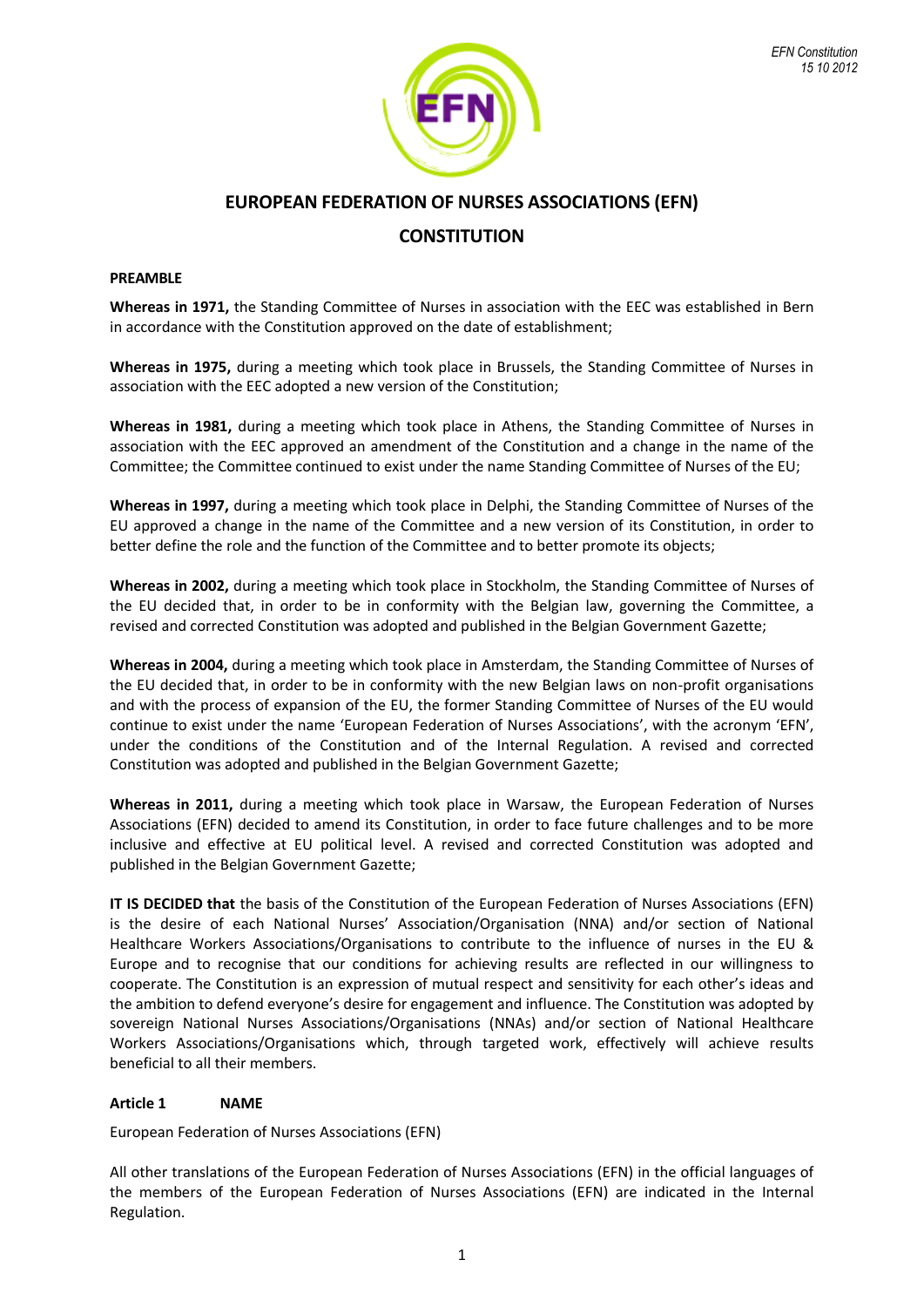The European Federation of Nurses Associations (EFN) is governed by the Belgian law on international non-profit organisations and foundations of 27 June 1921, as amended by the law of 2 May 2002.

# **Article 2 LANGUAGE**

The working language of the European Federation of Nurses Associations (EFN) is English.

## **Article 3 MISSION**

The European Federation of Nurses Associations (EFN) shall act to strengthen the status and practice of the profession of nursing for the benefit of the health of the citizens and the interests of nurses in the EU & Europe.

## **Article 4 OBJECTIVES**

The objectives of the European Federation of Nurses Associations (EFN) are the following:

- **a. Objective 1 -** To ensure that patient safety, nurses and nursing are central to the development of Social and Health Policy and its implementation in the EU and Europe.
- **b. Objective 2 -** To support and facilitate a qualitative and equitable health service in the EU and Europe by a strategic contribution to the development of a sufficient, effective, competent and motivated workforce of nurses.
- **c. Objective 3 -** Strengthening the European Federation of Nurses Associations (EFN) representation in the EU and Europe and develop its key role as a bridge between the National Nurses' Association/Organisation (NNA) and/or section of National Healthcare Workers Associations/Organisations and the decision-makers in the EU institutions.

### **Article 5 HEADQUARTERS**

The head office of the European Federation of Nurses Associations (EFN) is established on the territory of a municipality of the Brussels Region. It is currently located at Clos du Parnasse 11A, 1050 Brussels. The head office can be transferred to any other place in the Brussels region by simple decision of the European Federation of Nurses Associations (EFN) published within one month after the decision was taken in the Annexes of the Belgian Government Gazette.

# **Article 6 MEMBERSHIP**

- 1. Membership is granted following formal application to and in agreement by the General Assembly, to National Nurses Associations/Organisations (NNAs) and/or a section of National Healthcare Workers Associations/Organisations from countries in membership of the European Union and/or of the Council of Europe and in compliance with the following criteria:
	- a. The nurses in membership of the National Nurses Association/Organisation (NNA) or the section of National Healthcare Workers Associations/Organisations are individuals who have completed a nursing education programme and are qualified and authorised in their country to practise as a nurse *(Ref. ICN Definition)*;
	- b. The National Nurses Association/Organisation (NNA) or the section of National Healthcare Workers Associations/Organisations is a nationally based organisation, independent of government, and open to membership for all nurses in the country;
	- c. The National Nurses Association/Organisation (NNA) or the section of National Healthcare Workers Associations/Organisations has its own separate regulations that are not in conflict with the mission and objectives of the European Federation of Nurses Associations (EFN);
	- d. The National Nurses Association/Organisation (NNA) or the section of National Healthcare Workers Associations/Organisations is controlled by nurses, gaining its authority from its members, and speaks on nursing matters;
	- e. The National Nurses Association/Organisation (NNA) or the section of National Healthcare Workers Associations/Organisations is an entity established in accordance with the laws of its country;
	- f. The National Nurses Association/Organisation (NNA) or the section of National Healthcare Workers Associations/Organisations has existed for a minimum of 3 years.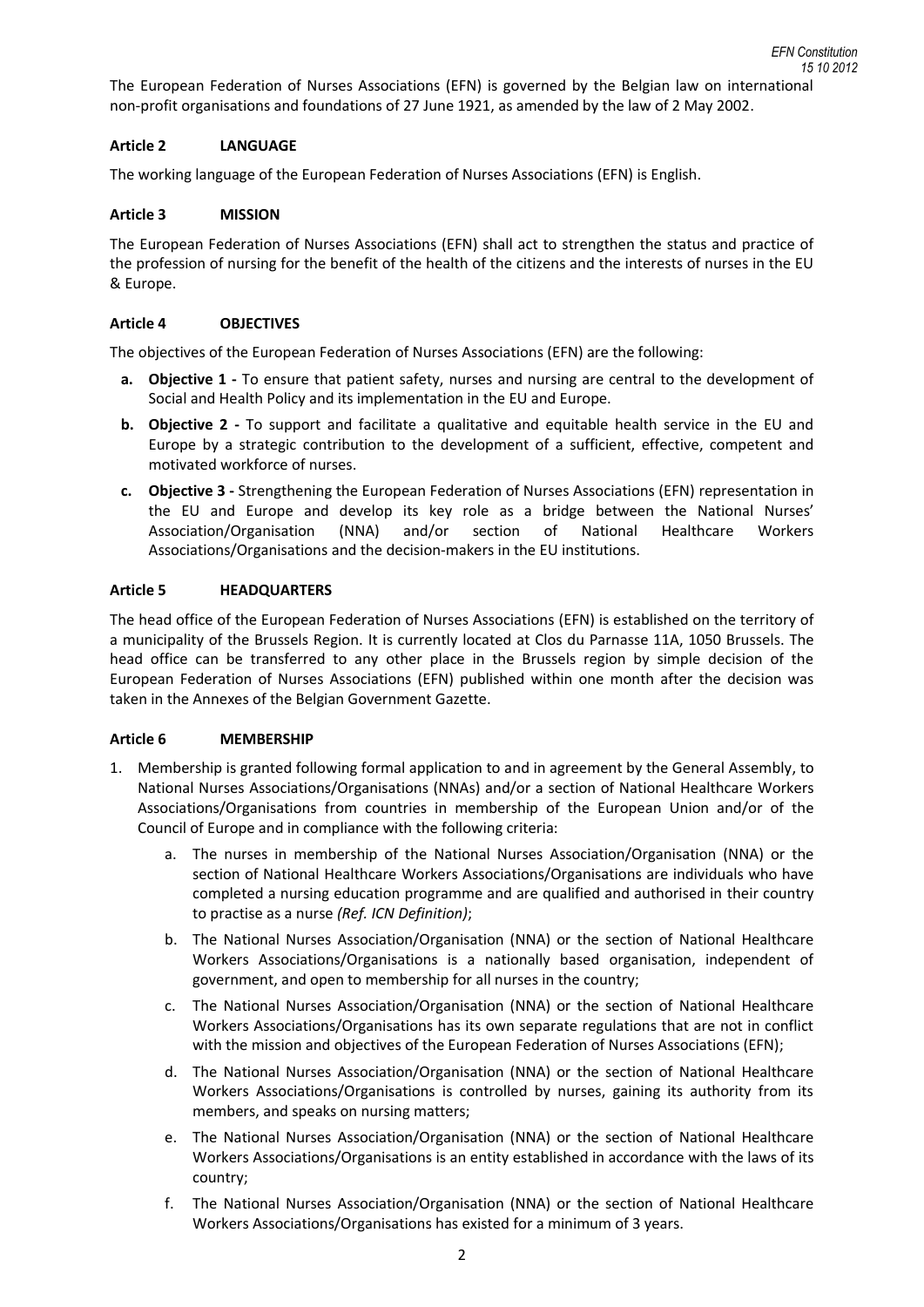- 2. Observer status is granted to international associations/organisations, European institutions and associations/organisations that are deemed suitable, as determined by the General Assembly.
- 3. Reference is also made to definitions provided in the Internal Regulation.

### **Article 7 REPRESENTATION OF THE MEMBERS**

### **1. Member's Delegates and Substitutes**

Each member of the European Federation of Nurses Associations (EFN) appoints a delegate and a substitute delegate. These persons must be nurses and members of the National Nurses Association/Organisation (NNA) or the section of National Healthcare Workers Associations/Organisations they represent.

The delegate has the right to vote on behalf of the National Nurses Association/Organisation (NNA) or the section of National Healthcare Workers Association/Organisation he/she represents. The substitute delegate has the right to attend meetings of the European Federation of Nurses Associations (EFN). Should the appointed delegate be absent, its substitute will be vested with the same rights as the appointed delegate.

#### **2. Observer representatives**

Each observer appoints one representative.

### **Article 8 RIGHTS AND OBLIGATIONS**

### **I. RIGHTS**

### **1. Members**

The members are entitled to attend the meetings of the European Federation of Nurses Associations (EFN). They have the right to deliberate and to vote on all issues.

#### Voting system:

- 1) National Nurses Association/Organisation (NNA) or the section of National Healthcare Workers Association/Organisation with less than 10.000 members will have 1 vote.
- 2) National Nurses Association/Organisation (NNA) or the section of National Healthcare Workers Association/Organisation with between 10.000 and 50.000 members will have 2 votes.
- 3) National Nurses Association/Organisation (NNA) or the section of National Healthcare Workers Association/Organisation with between 50.001 and 100.000 members will have 3 votes.
- 4) National Nurses Association/Organisation (NNA) or the section of National Healthcare Workers Association/Organisation with 100.001 or more members will have 4 votes.

#### **2. Observers**

The observers are authorised to attend the General Assemblies of the European Federation of Nurses Associations (EFN). They have the right to participate in the deliberations upon invitation of the President. They have no right to vote or to move proposals for decisions by the General Assembly.

#### **II. OBLIGATIONS**

The members and observers pay annual fees, as determined by the General Assembly.

#### **Article 9 GENERAL ASSEMBLY**

The General Assembly is the governing body of the European Federation of Nurses Associations (EFN).

#### **1. Composition**

The General Assembly consists of the members and observers, represented as described in article 7, with voting rights as described in article 8.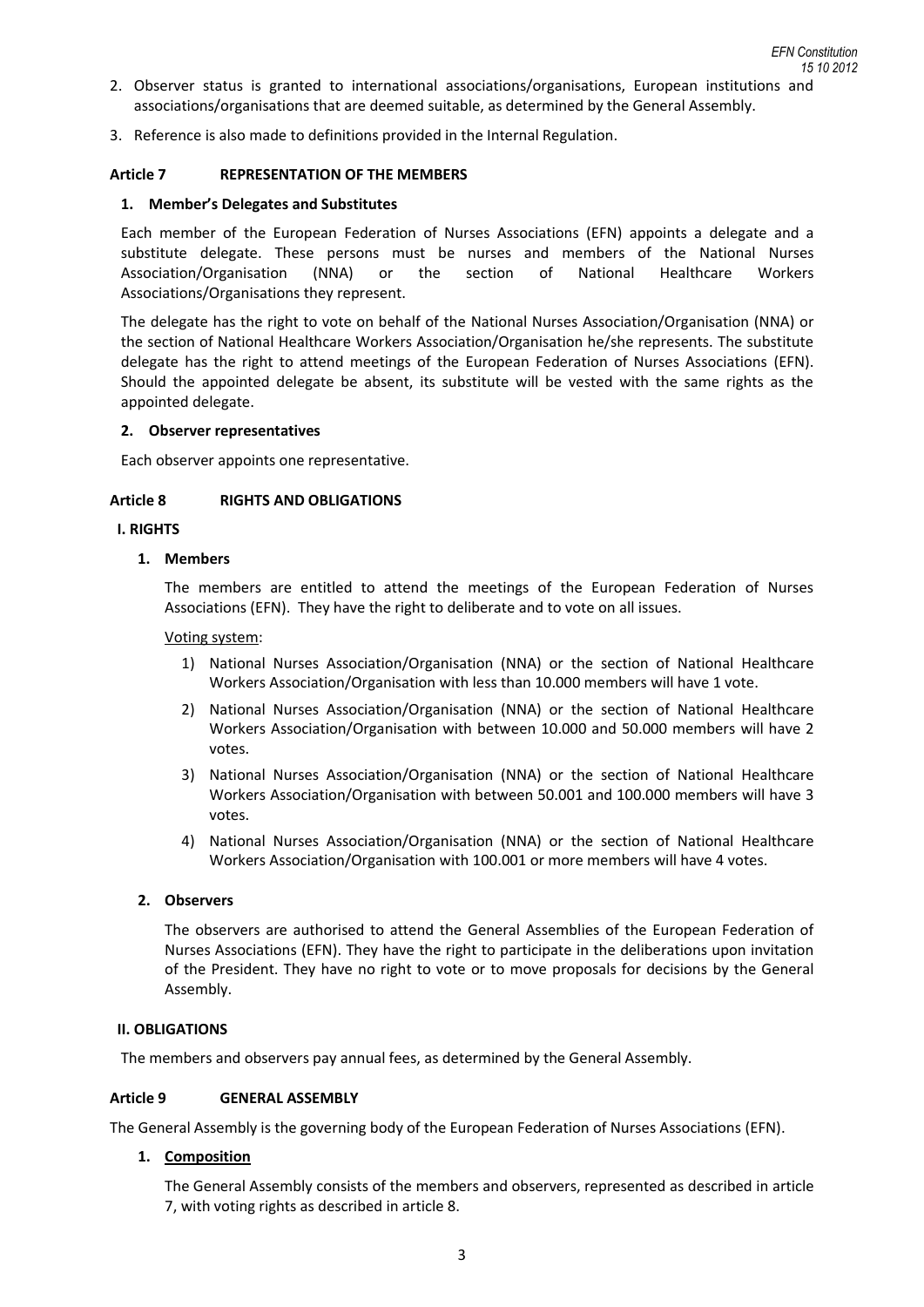# **2. Meetings**

The General Assembly will be convened at least twice a year for its ordinary meetings.

An extraordinary General Assembly shall be convened upon decision by the Executive Committee.

An extraordinary General Assembly shall also be convened upon the request of at least 30% of the members of the European Federation of Nurses Associations (EFN). The requests must be in writing, must indicate the reasons and must be sent to the Executive Committee.

### **3. Quorum-majority**

The presence of minimum 50% of all members is required to make decisions.

If both the delegate and the substitute delegate of a member National Nurses Association/Organisation (NNA) or section of National Healthcare Workers Association/Organisation cannot attend the General Assembly, it can be represented by another member National Nurses Association/Organisation (NNA) or section of National Healthcare Workers Association/Organisation, by proxy. The system of proxy is regulated in the Internal Regulation.

Decisions are taken by a simple majority of the delegates or substitute delegates being present and voting, except decisions to amend the Constitution.

In case of a tie, the President has a casting vote.

# **4. Powers**

Unless otherwise specified in the Constitution, all powers are with the General Assembly, including approving the accounts and the budget.

**5. The minutes** from the meetings are sent to all the members of the European Federation of Nurses Associations (EFN) entitled to attend the meetings no later than six weeks after the meeting.

#### **Article 10 EXECUTIVE COMMITTEE**

- *1.* The Executive Committee consist of the President, the Vice-President, the Treasurer, and four members elected by the members.
- 2*.* The Executive Committee meets once between each General Assembly. Extraordinary meetings shall be convened upon decision by the President or any two other members of the Executive Committee. Minutes of the meetings will be sent to the members before the General Assembly following the meeting of the Executive Committee.
- 3. The presence of four members of the Executive Committee is required to make decisions.
- 4. The decisions are taken by simple majority of the votes of Executive Committee members being present. In case of a tie, the President has a casting vote.
- 5. The powers of the Executive Committee are the following:
	- preparation of issues to be discussed in the General Assembly;
	- follow-up of decisions taken by the General Assembly;
	- representing the European Federation of Nurses Associations (EFN) in meetings with the European Commission and other organisations;
	- representing the European Federation of Nurses Associations (EFN) in legal proceedings;
	- preparation of the balance sheet of the previous year and the following year for approval by the General Assembly;
	- appointing the General Secretary and other staff, and define the job description for those positions.
- 6. Any nurse in membership with an EFN member National Nurses Association/Organisation (NNA) or section of National Healthcare Workers Association/Organisation can run for election of the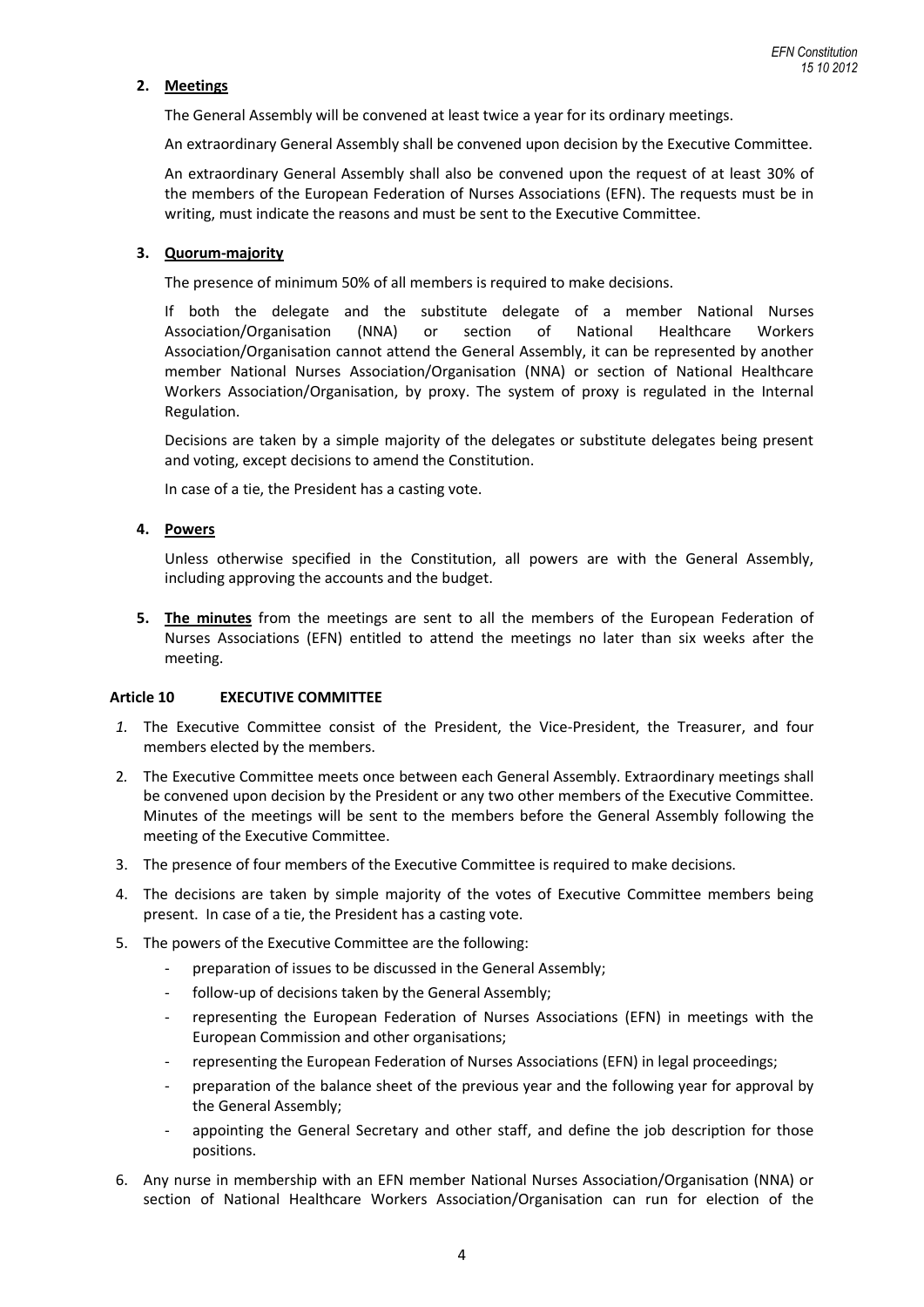Executive Committee when put forward by the National Nurses Association/Organisation (NNA) or the section of National Healthcare Workers Association/Organisation.

# **Article 11 THE PRESIDENT**

The President is elected by the members of the European Federation of Nurses Associations (EFN).

His/her term of office is two years and can be renewed for two consecutive terms. Therefore, the total term of office of the President cannot exceed six years.

Elections will be held during the last meeting of years with odd numbers. The President chairs meetings of the European Federation of Nurses Associations (EFN) and ensures its representation within the framework of the Constitution, the Internal Regulation and any other regulations.

The President is authorised to sign documents and contracts on behalf of the European Federation of Nurses Associations (EFN).

#### **Article 12 THE VICE-PRESIDENT**

The Vice-President is elected by the members of the European Federation of Nurses Associations (EFN).

His/her term of office is two years and can be renewed for two consecutive terms. Therefore, the total term of office of the Vice-President cannot exceed six years.

Elections will be held during the last meeting of years with even numbers.

The Vice-President acts on behalf of the President during his/her absence, on account of illness or any other reason.

### **Article 13 THE TREASURER**

The Treasurer is elected by the members of the European Federation of Nurses Associations (EFN).

His/her is two years and can be renewed for two consecutive terms. Therefore, the total term of office of the Treasurer cannot exceed six years.

Elections will be held during the last meeting of years with odd numbers.

# **Article 14 MEMBERS ELECTED TO THE EXECUTIVE COMMITTEE**

Four members are elected by the members of the European Federation of Nurses Associations (EFN).

Their term of office is two years and can be renewed for two consecutive terms. Therefore, the total term of office of the members cannot exceed six years.

Two members to the Executive Committee will be elected during the years with odd numbers and the two others will be elected during the years with even numbers.

#### **Article 15 VACANCIES**

In the event that any member of the Executive Committee is unable to complete her/his term of office, another member will be elected by the members of the European Federation of Nurses Associations (EFN). This member will complete the term of office of his/her predecessor.

This term of office can be renewed under the conditions applicable to the specific position. The completion of a term of office by a member, who is elected to fill a vacancy, will not be taken into consideration as far as total term of office is concerned.

# **Article 16 ELECTIONS**

The conditions for election of the Executive Committee are detailed in the Internal Regulation.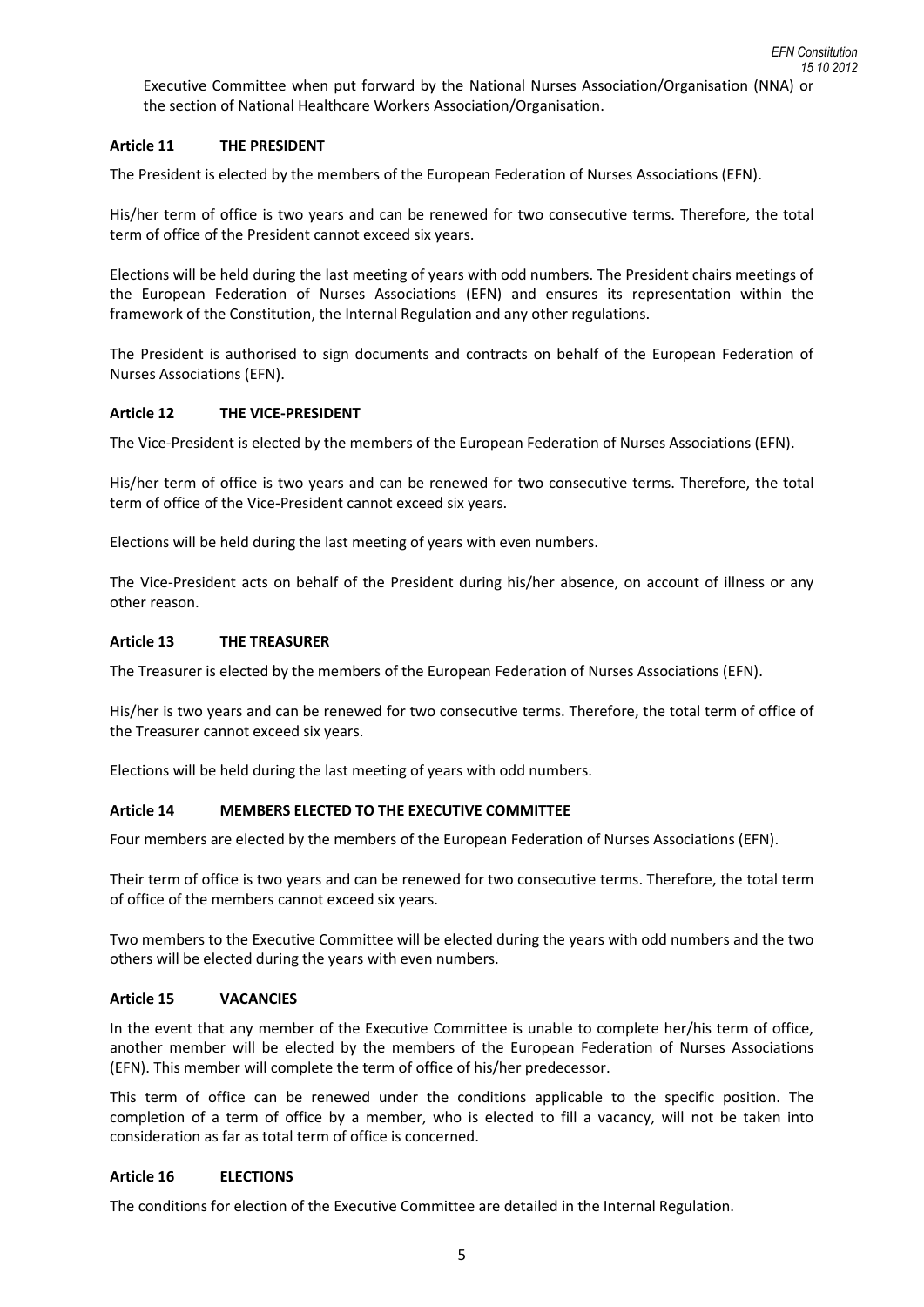## **Article 17 FUNDING**

The funding of the European Federation of Nurses Associations (EFN) shall be provided by payment of annual fees by the members, as well as by any other funding sources, such as subsidies and donations.

All funds are to be used exclusively to promote the objectives of the European Federation of Nurses Associations (EFN).

The General Assembly will determine the amount of fees to be paid by the members of the European Federation of Nurses Associations (EFN).

### **Article 18 EXCLUSION AND WITHDRAWAL FROM MEMBERSHIP**

### **1. Exclusion**

Membership will be automatically discontinued in the event that a member of the European Federation of Nurses Associations (EFN) does not fulfil anymore the criteria for membership. The President will notify the member of its exclusion in writing.

The non-payment of annual fees or non-compliance with the Constitution may lead to the exclusion of a member, as detailed in the Internal Regulation.

The National Nurses Association/Organisation (NNA) or section of National Healthcare Workers Association/Organisation that faces possible exclusion will have the possibility to submit its defence in writing or during the ordinary or extraordinary meeting where the issue will be discussed.

During the deliberations, the General Assembly will take into consideration the justification put forward by the member National Nurses Association/Organisation (NNA) or section of National Healthcare Workers Association/Organisation. If the General Assembly does not accept the justification, the member National Nurses Association/Organisation (NNA) or section of National Healthcare Workers Association/Organisation concerned immediately loses its membership. The President notifies the member National Nurses Association/Organisation (NNA) or section of National Healthcare Workers Association/Organisation of its exclusion in writing.

A decision on exclusion has to be made by two third majority of the votes cast.

# **2. Withdrawal**

Each member can notify its withdrawal from the European Federation of Nurses Associations (EFN), by means of a letter sent to the President. The withdrawal takes effect by the end of the year, provided that the notification was sent no later than 30 June the same year.

# **Article 19 AMENDMENT OF THE CONSTITUTION**

A proposal to amend the Constitution of the European Federation of Nurses Associations (EFN) may be made by the Executive Committee or at the formal request of five members.

All requests for amendments of the Constitution must be received by the Executive Committee no later than three months before the date of the ordinary meeting during which the requests will be discussed. The Executive Committee notifies the members of the request no later than two months prior to the date of the meeting.

Decisions relating to the Constitution of the European Federation of Nurses Associations (EFN) require a two third majority of votes cast. The presence of two third of all members is required to constitute a quorum.

# **Article 20 INTERPRETATION**

Any disputes relating to the interpretation of the Constitution or the Internal Regulation will be settled by the members by a simple majority of votes, providing a minimum of 50% of all the members of the European Federation of Nurses Associations (EFN) are present.